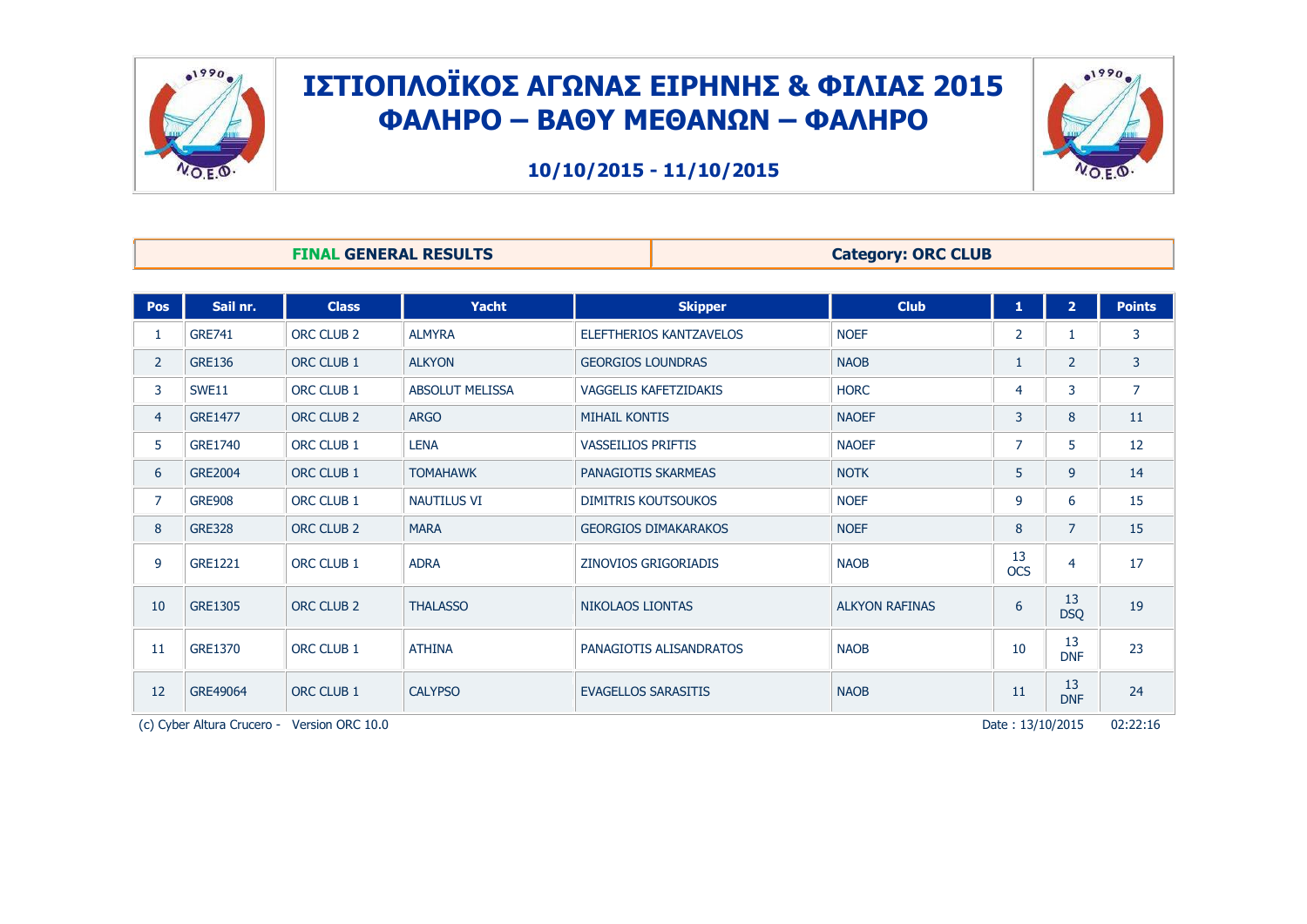



| <b>FINAL GENERAL RESULTS</b> | <b>Class: ORC CLUB 1</b> |
|------------------------------|--------------------------|
|                              |                          |

| <b>Pos</b>     | Sail nr.                   | <b>Class</b>     | <b>Yacht</b>           | <b>Skipper</b>               | <b>Club</b>  | 1               | $\overline{2}$   | <b>Points</b>  |
|----------------|----------------------------|------------------|------------------------|------------------------------|--------------|-----------------|------------------|----------------|
|                | <b>GRE136</b>              | ORC CLUB 1       | <b>ALKYON</b>          | <b>GEORGIOS LOUNDRAS</b>     | <b>NAOB</b>  |                 |                  | $\overline{2}$ |
| $\overline{2}$ | SWE11                      | ORC CLUB 1       | <b>ABSOLUT MELISSA</b> | <b>VAGGELIS KAFETZIDAKIS</b> | <b>HORC</b>  | $\overline{2}$  | 2                | $\overline{4}$ |
| 3              | <b>GRE1740</b>             | ORC CLUB 1       | <b>LENA</b>            | <b>VASSEILIOS PRIFTIS</b>    | <b>NAOEF</b> | $\overline{4}$  | 4                | 8              |
| $\overline{4}$ | <b>GRE2004</b>             | ORC CLUB 1       | <b>TOMAHAWK</b>        | <b>PANAGIOTIS SKARMEAS</b>   | <b>NOTK</b>  | 3               | 6                | 9              |
| 5              | <b>GRE908</b>              | ORC CLUB 1       | <b>NAUTILUS VI</b>     | <b>DIMITRIS KOUTSOUKOS</b>   | <b>NOEF</b>  | 5               | 5                | 10             |
| 6              | <b>GRE1221</b>             | ORC CLUB 1       | <b>ADRA</b>            | ZINOVIOS GRIGORIADIS         | <b>NAOB</b>  | 9<br><b>OCS</b> | 3                | 12             |
| 7              | <b>GRE1370</b>             | ORC CLUB 1       | <b>ATHINA</b>          | PANAGIOTIS ALISANDRATOS      | <b>NAOB</b>  | 6               | 9<br><b>DNF</b>  | 15             |
| 8              | GRE49064                   | ORC CLUB 1       | <b>CALYPSO</b>         | <b>EVAGELLOS SARASITIS</b>   | <b>NAOB</b>  | $\overline{7}$  | 9<br><b>DNF</b>  | 16             |
|                | (c) Cyber Altura Crucero - | Version ORC 10.0 |                        |                              |              |                 | Date: 18/11/2015 | 18:04:55       |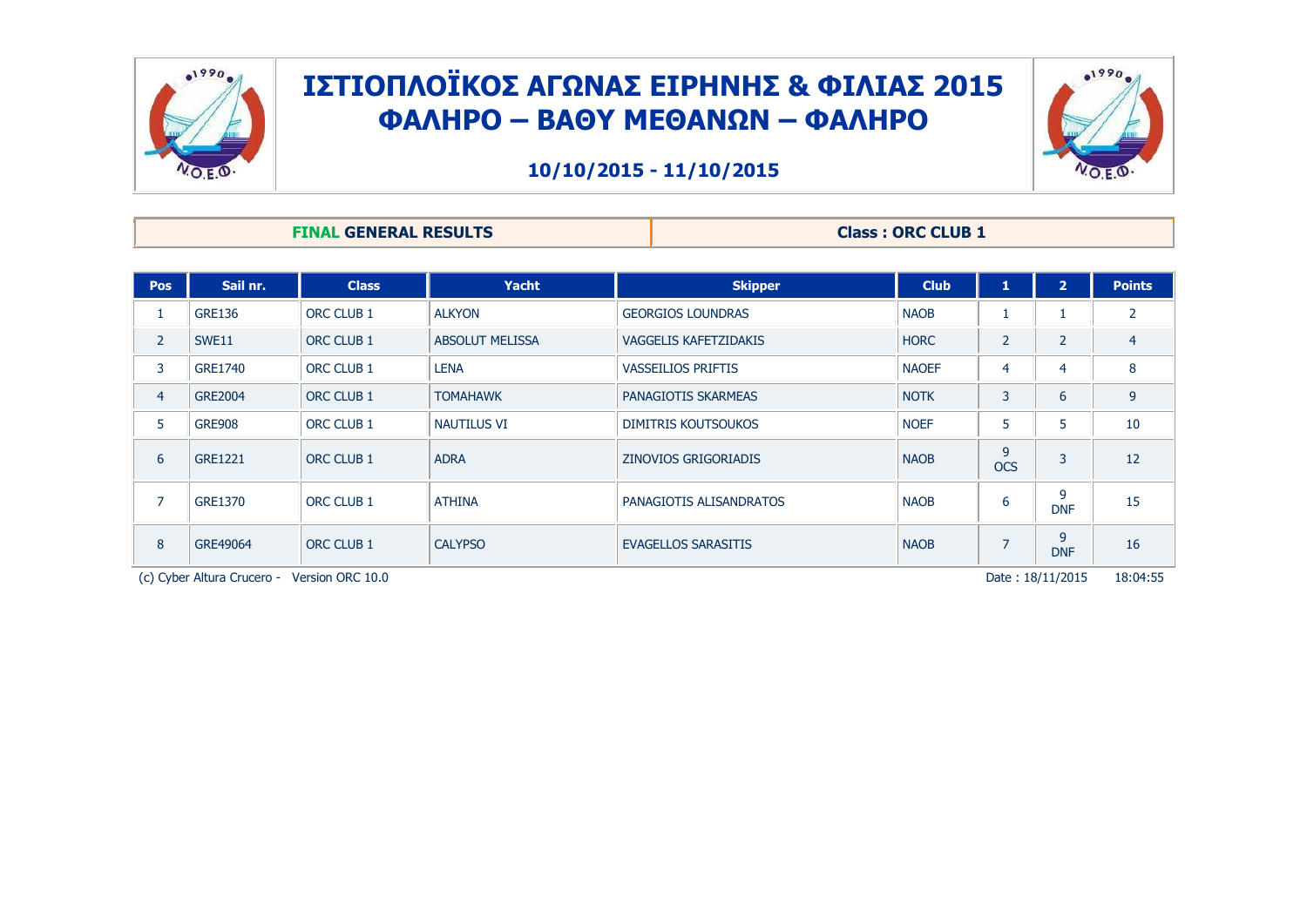



**10/10/2015 - 11/10/2015**

#### **FINAL GENERAL RESULTS Class : ORC CLUB 2**

| <b>Pos</b>                                                                  | Sail nr.       | <b>Class</b> | <b>Yacht</b>    | <b>Skipper</b>              | <b>Club</b>           |  | $\mathbf{\mathbf{a}}$ | <b>Points</b> |  |  |
|-----------------------------------------------------------------------------|----------------|--------------|-----------------|-----------------------------|-----------------------|--|-----------------------|---------------|--|--|
|                                                                             | <b>GRE741</b>  | ORC CLUB 2   | <b>ALMYRA</b>   | ELEFTHERIOS KANTZAVELOS     | <b>NOEF</b>           |  |                       |               |  |  |
|                                                                             | <b>GRE1477</b> | ORC CLUB 2   | <b>ARGO</b>     | <b>MIHAIL KONTIS</b>        | <b>NAOEF</b>          |  |                       |               |  |  |
|                                                                             | <b>GRE328</b>  | ORC CLUB 2   | <b>MARA</b>     | <b>GEORGIOS DIMAKARAKOS</b> | <b>NOEF</b>           |  |                       | 6             |  |  |
| 4                                                                           | <b>GRE1305</b> | ORC CLUB 2   | <b>THALASSO</b> | NIKOLAOS LIONTAS            | <b>ALKYON RAFINAS</b> |  | <b>DSQ</b>            | 8             |  |  |
| 18:05:04<br>Date: 18/11/2015<br>(c) Cyber Altura Crucero - Version ORC 10.0 |                |              |                 |                             |                       |  |                       |               |  |  |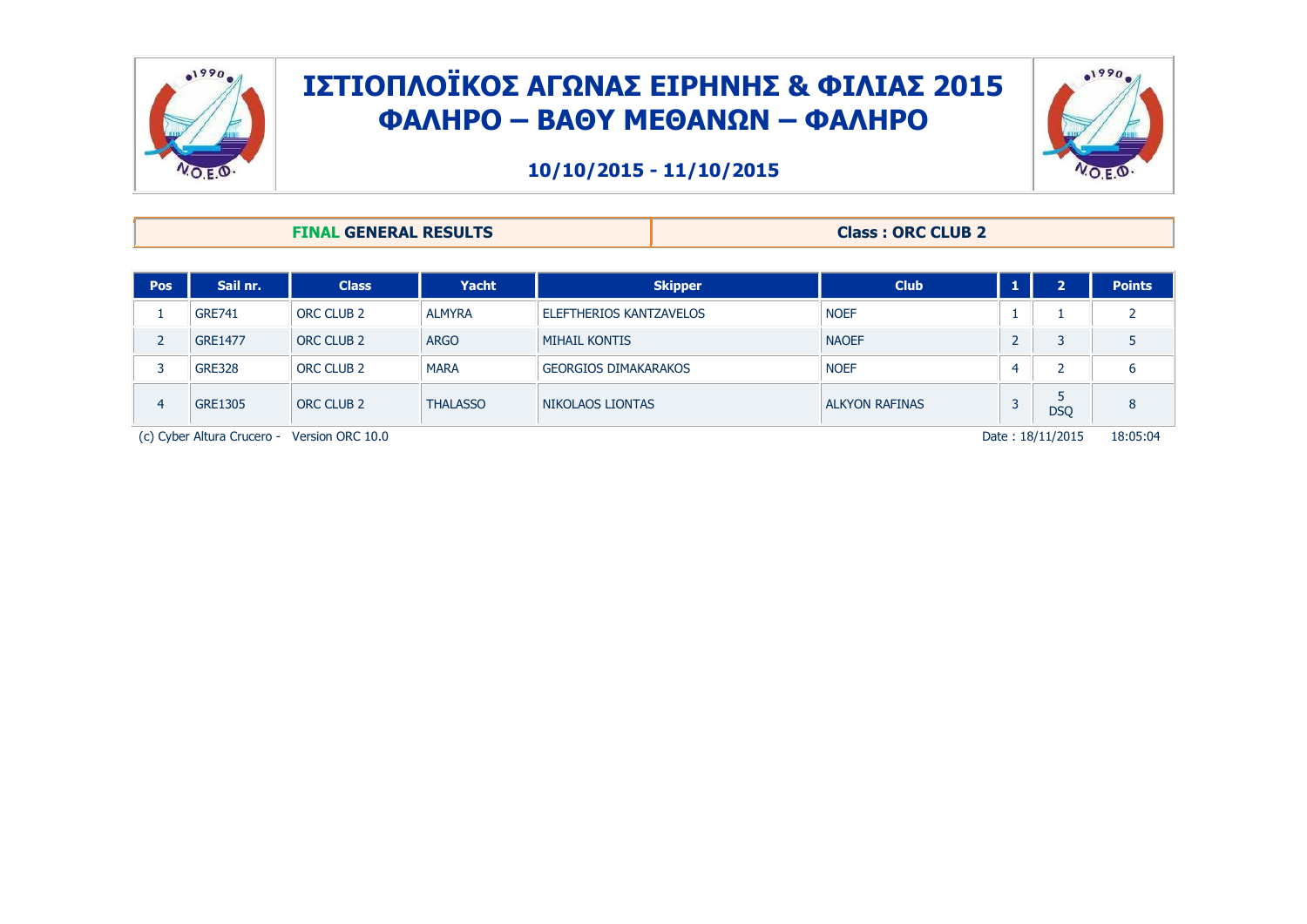



|                          | <b>FINAL RACE RESULTS: 02</b> |                              | <b>Category: ORC CLUB</b> |                       |                                  |  |  |  |
|--------------------------|-------------------------------|------------------------------|---------------------------|-----------------------|----------------------------------|--|--|--|
|                          |                               |                              |                           |                       |                                  |  |  |  |
| <b>Class: ORC CLUB 1</b> | Date: 08/10/2015              | <b>Start Time : 11:00:00</b> | Distance: 26.2            | <b>Coefficient: 1</b> | <b>Offshore Performance Line</b> |  |  |  |
| <b>Class: ORC CLUB 2</b> | Date: 08/10/2015              | <b>Start Time : 11:00:00</b> | Distance: 26.2            | <b>Coefficient: 1</b> | <b>Offshore Performance Line</b> |  |  |  |

| <b>Pos</b>     | Sail nr.       | <b>Class</b>                                | Yacht                  | <b>Skipper</b>               | <b>Club</b>           | <b>Finish Time</b> | <b>Elapsed T.</b> | <b>Corrected T.</b> | <b>Obs</b> | <b>Points</b>  |
|----------------|----------------|---------------------------------------------|------------------------|------------------------------|-----------------------|--------------------|-------------------|---------------------|------------|----------------|
|                | <b>GRE741</b>  | ORC CLUB <sub>2</sub>                       | <b>ALMYRA</b>          | ELEFTHERIOS KANTZAVELOS      | <b>NOEF</b>           | 14:34:22           | 03:34:22          | 00:00:00            |            |                |
| $\overline{2}$ | <b>GRE136</b>  | ORC CLUB 1                                  | <b>ALKYON</b>          | <b>GEORGIOS LOUNDRAS</b>     | <b>NAOB</b>           | 14:35:40           | 03:35:40          | 00:03:19            |            | $\overline{2}$ |
| 3              | SWE11          | ORC CLUB 1                                  | <b>ABSOLUT MELISSA</b> | <b>VAGGELIS KAFETZIDAKIS</b> | <b>HORC</b>           | 14:21:16           | 03:21:16          | 00:04:36            |            | 3              |
| $\overline{4}$ | GRE1221        | ORC CLUB 1                                  | <b>ADRA</b>            | <b>ZINOVIOS GRIGORIADIS</b>  | <b>NAOB</b>           | 14:42:53           | 03:42:53          | 00:07:07            |            | $\overline{4}$ |
| 5              | <b>GRE1740</b> | ORC CLUB 1                                  | <b>LENA</b>            | <b>VASSEILIOS PRIFTIS</b>    | <b>NAOEF</b>          | 14:31:19           | 03:31:19          | 00:10:38            |            | 5              |
| 6              | <b>GRE908</b>  | ORC CLUB 1                                  | <b>NAUTILUS VI</b>     | <b>DIMITRIS KOUTSOUKOS</b>   | <b>NOEF</b>           | 14:47:52           | 03:47:52          | 00:20:42            |            | 6              |
|                | <b>GRE328</b>  | ORC CLUB <sub>2</sub>                       | <b>MARA</b>            | <b>GEORGIOS DIMAKARAKOS</b>  | <b>NOEF</b>           | 15:28:04           | 04:28:04          | 00:22:03            |            | $\overline{7}$ |
| 8              | <b>GRE1477</b> | ORC CLUB <sub>2</sub>                       | <b>ARGO</b>            | <b>MIHAIL KONTIS</b>         | <b>NAOEF</b>          | 15:18:14           | 04:18:14          | 00:30:41            |            | 8              |
| 9              | <b>GRE2004</b> | ORC CLUB 1                                  | <b>TOMAHAWK</b>        | PANAGIOTIS SKARMEAS          | <b>NOTK</b>           | 14:49:00           | 03:49:00          | 00:34:06            |            | 9              |
| 10             | <b>GRE1305</b> | ORC CLUB <sub>2</sub>                       | <b>THALASSO</b>        | <b>NIKOLAOS LIONTAS</b>      | <b>ALKYON RAFINAS</b> |                    |                   |                     | <b>DSQ</b> | 13             |
| 10             | <b>GRE1370</b> | ORC CLUB 1                                  | <b>ATHINA</b>          | PANAGIOTIS ALISANDRATOS      | <b>NAOB</b>           |                    |                   |                     | <b>DNF</b> | 13             |
| 10             | GRE49064       | ORC CLUB 1                                  | <b>CALYPSO</b>         | EVAGELLOS SARASITIS          | <b>NAOB</b>           |                    |                   |                     | <b>DNF</b> | 13             |
|                |                | (c) Cyber Altura Crucero - Version ORC 10.0 |                        |                              |                       |                    |                   | Date: 13/10/2015    |            | 02:20:44       |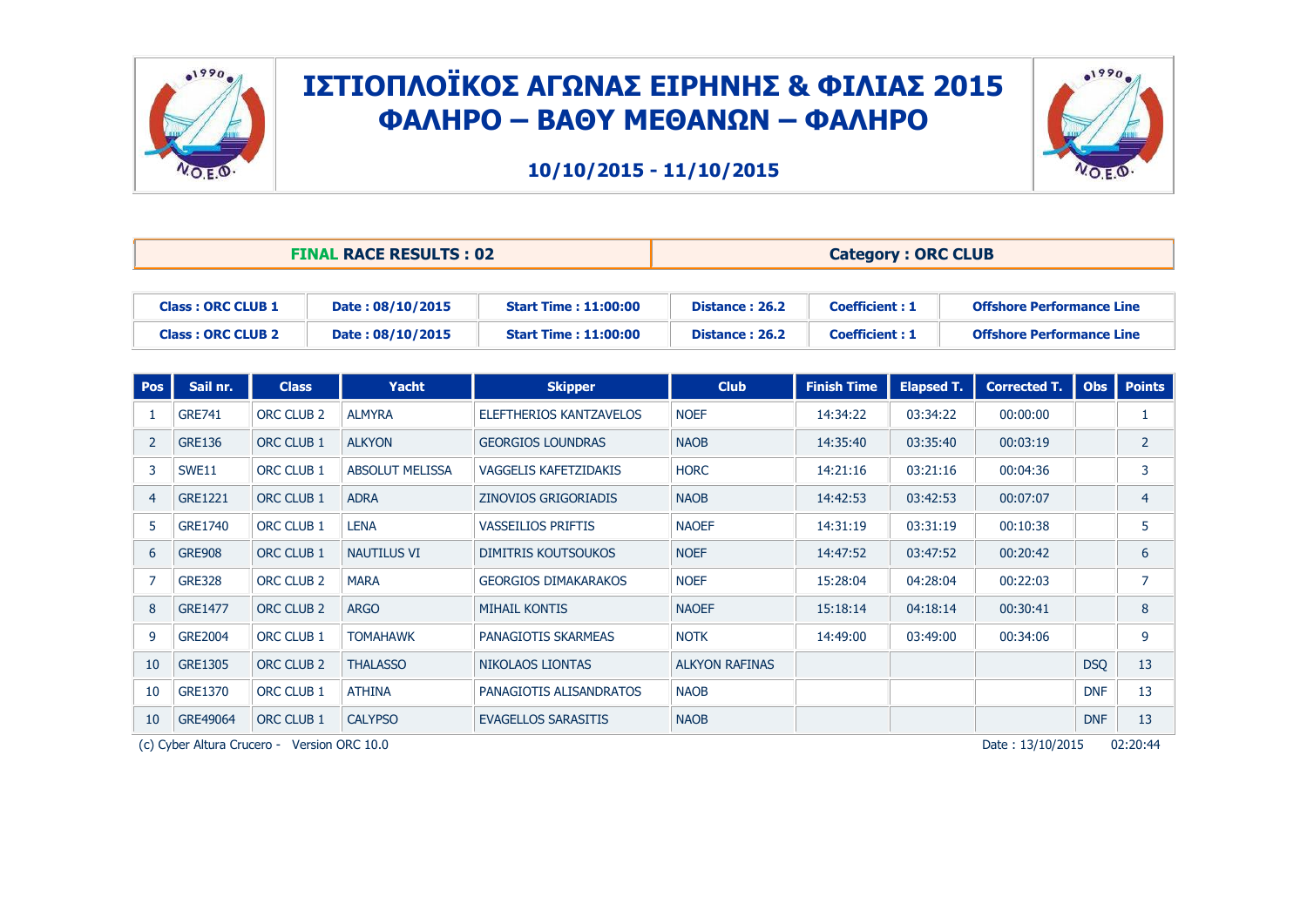



**10/10/2015 - 11/10/2015**

|                |                  |              | <b>FINAL RACE RESULTS: 02</b> |                              | <b>Class: ORC CLUB 1</b> |              |                       |                   |                                  |            |                |  |
|----------------|------------------|--------------|-------------------------------|------------------------------|--------------------------|--------------|-----------------------|-------------------|----------------------------------|------------|----------------|--|
|                | Date: 08/10/2015 |              | <b>Start Time: 11:00:00</b>   |                              | Distance: 26.2           |              | <b>Coefficient: 1</b> |                   | <b>Offshore Performance Line</b> |            |                |  |
| Pos            | Sail nr.         | <b>Class</b> | Yacht                         | <b>Skipper</b>               |                          | <b>Club</b>  | <b>Finish Time</b>    | <b>Elapsed T.</b> | <b>Corrected T.</b>              | <b>Obs</b> | <b>Points</b>  |  |
|                | <b>GRE136</b>    | ORC CLUB 1   | <b>ALKYON</b>                 | <b>GEORGIOS LOUNDRAS</b>     |                          | <b>NAOB</b>  | 14:35:40              | 03:35:40          | 00:00:00                         |            | 1              |  |
| 2              | SWE11            | ORC CLUB 1   | <b>ABSOLUT MELISSA</b>        | <b>VAGGELIS KAFETZIDAKIS</b> |                          | <b>HORC</b>  | 14:21:16              | 03:21:16          | 00:01:17                         |            | $\overline{2}$ |  |
| 3              | <b>GRE1221</b>   | ORC CLUB 1   | <b>ADRA</b>                   | ZINOVIOS GRIGORIADIS         |                          | <b>NAOB</b>  | 14:42:53              | 03:42:53          | 00:03:48                         |            | 3              |  |
| $\overline{4}$ | <b>GRE1740</b>   | ORC CLUB 1   | <b>LENA</b>                   | <b>VASSEILIOS PRIFTIS</b>    |                          | <b>NAOEF</b> | 14:31:19              | 03:31:19          | 00:07:19                         |            | $\overline{4}$ |  |
| 5              | <b>GRE908</b>    | ORC CLUB 1   | <b>NAUTILUS VI</b>            | <b>DIMITRIS KOUTSOUKOS</b>   |                          | <b>NOEF</b>  | 14:47:52              | 03:47:52          | 00:17:23                         |            | 5              |  |
| 6              | <b>GRE2004</b>   | ORC CLUB 1   | <b>TOMAHAWK</b>               | PANAGIOTIS SKARMEAS          |                          | <b>NOTK</b>  | 14:49:00              | 03:49:00          | 00:30:47                         |            | 6              |  |
| $\overline{7}$ | <b>GRE1370</b>   | ORC CLUB 1   | <b>ATHINA</b>                 | PANAGIOTIS ALISANDRATOS      |                          | <b>NAOB</b>  |                       |                   |                                  | <b>DNF</b> | 9              |  |
| $\overline{7}$ | GRE49064         | ORC CLUB 1   | <b>CALYPSO</b>                | <b>EVAGELLOS SARASITIS</b>   |                          | <b>NAOB</b>  |                       |                   |                                  | <b>DNF</b> | 9              |  |

(c) Cyber Altura Crucero - Version ORC 10.0 PFIT-19 Pate : 18/11/2015 17:45:50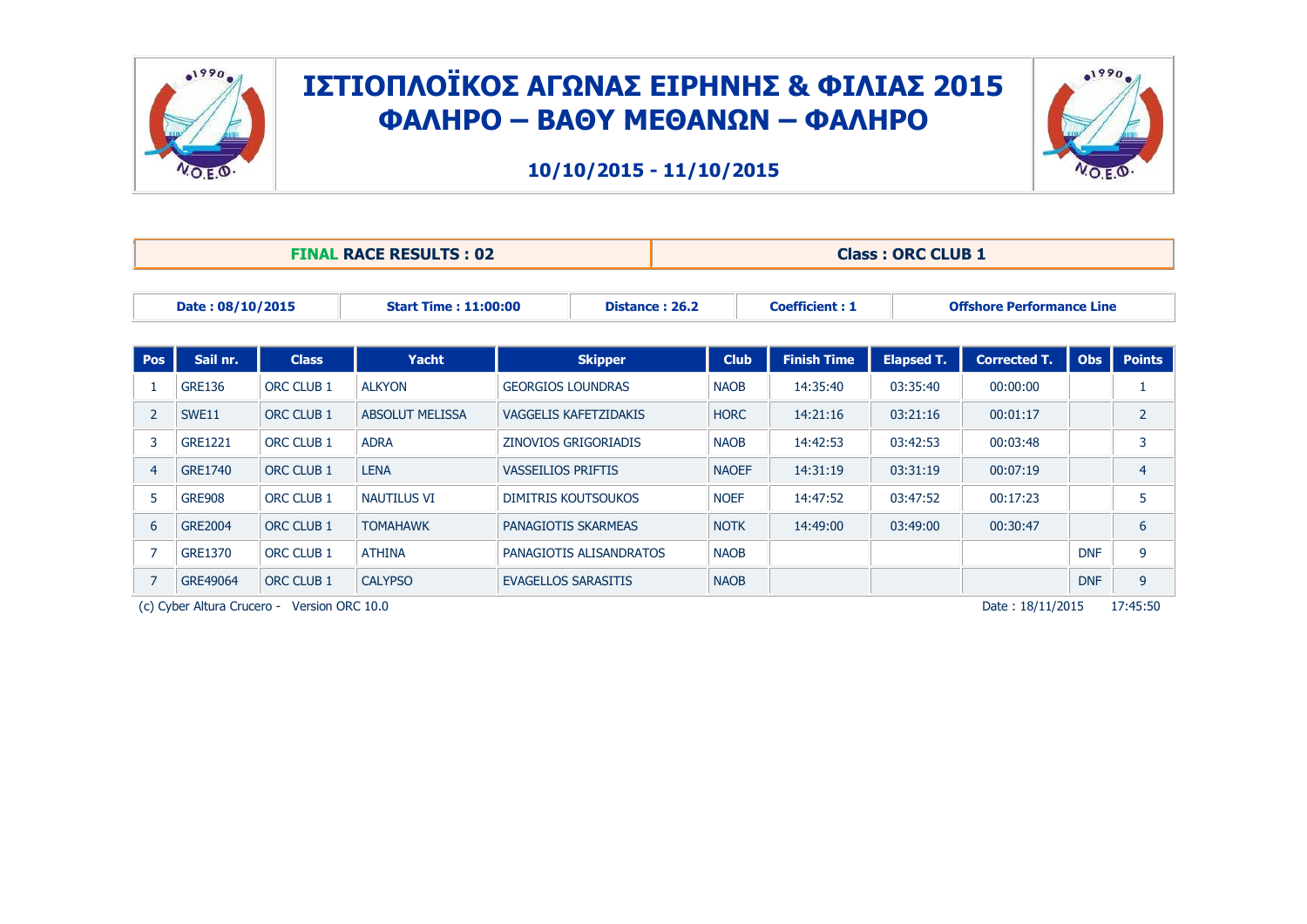



|                |                                                                                                                                |                   | <b>FINAL RACE RESULTS: 02</b> |                             |                                               | <b>Class: ORC CLUB 2</b> |                    |                   |                     |            |                |  |  |
|----------------|--------------------------------------------------------------------------------------------------------------------------------|-------------------|-------------------------------|-----------------------------|-----------------------------------------------|--------------------------|--------------------|-------------------|---------------------|------------|----------------|--|--|
|                | Date: 08/10/2015<br><b>Start Time: 11:00:00</b><br>Distance: 26.2<br><b>Coefficient: 1</b><br><b>Offshore Performance Line</b> |                   |                               |                             |                                               |                          |                    |                   |                     |            |                |  |  |
| <b>Pos</b>     | Sail nr.                                                                                                                       | <b>Class</b>      | <b>Yacht</b>                  | <b>Skipper</b>              |                                               | <b>Club</b>              | <b>Finish Time</b> | <b>Elapsed T.</b> | <b>Corrected T.</b> | <b>Obs</b> | <b>Points</b>  |  |  |
|                | <b>GRE741</b>                                                                                                                  | <b>ORC CLUB 2</b> | <b>ALMYRA</b>                 |                             | <b>NOEF</b><br><b>ELEFTHERIOS KANTZAVELOS</b> |                          | 14:34:22           | 03:34:22          | 00:00:00            |            |                |  |  |
|                | <b>GRE328</b>                                                                                                                  | <b>ORC CLUB 2</b> | <b>MARA</b>                   | <b>GEORGIOS DIMAKARAKOS</b> |                                               | <b>NOEF</b>              | 15:28:04           | 04:28:04          | 00:22:03            |            | $\overline{2}$ |  |  |
|                | <b>GRE1477</b>                                                                                                                 | <b>ORC CLUB 2</b> | <b>ARGO</b>                   | <b>MIHAIL KONTIS</b>        |                                               | <b>NAOEF</b>             | 15:18:14           | 04:18:14          | 00:30:41            |            | 3              |  |  |
| $\overline{4}$ | 5<br><b>DSQ</b><br><b>GRE1305</b><br><b>ORC CLUB 2</b><br><b>THALASSO</b><br><b>NIKOLAOS LIONTAS</b><br><b>ALKYON RAFINAS</b>  |                   |                               |                             |                                               |                          |                    |                   |                     |            |                |  |  |
|                | 17:46:25<br>(c) Cyber Altura Crucero -<br>Date: 18/11/2015<br>Version ORC 10.0                                                 |                   |                               |                             |                                               |                          |                    |                   |                     |            |                |  |  |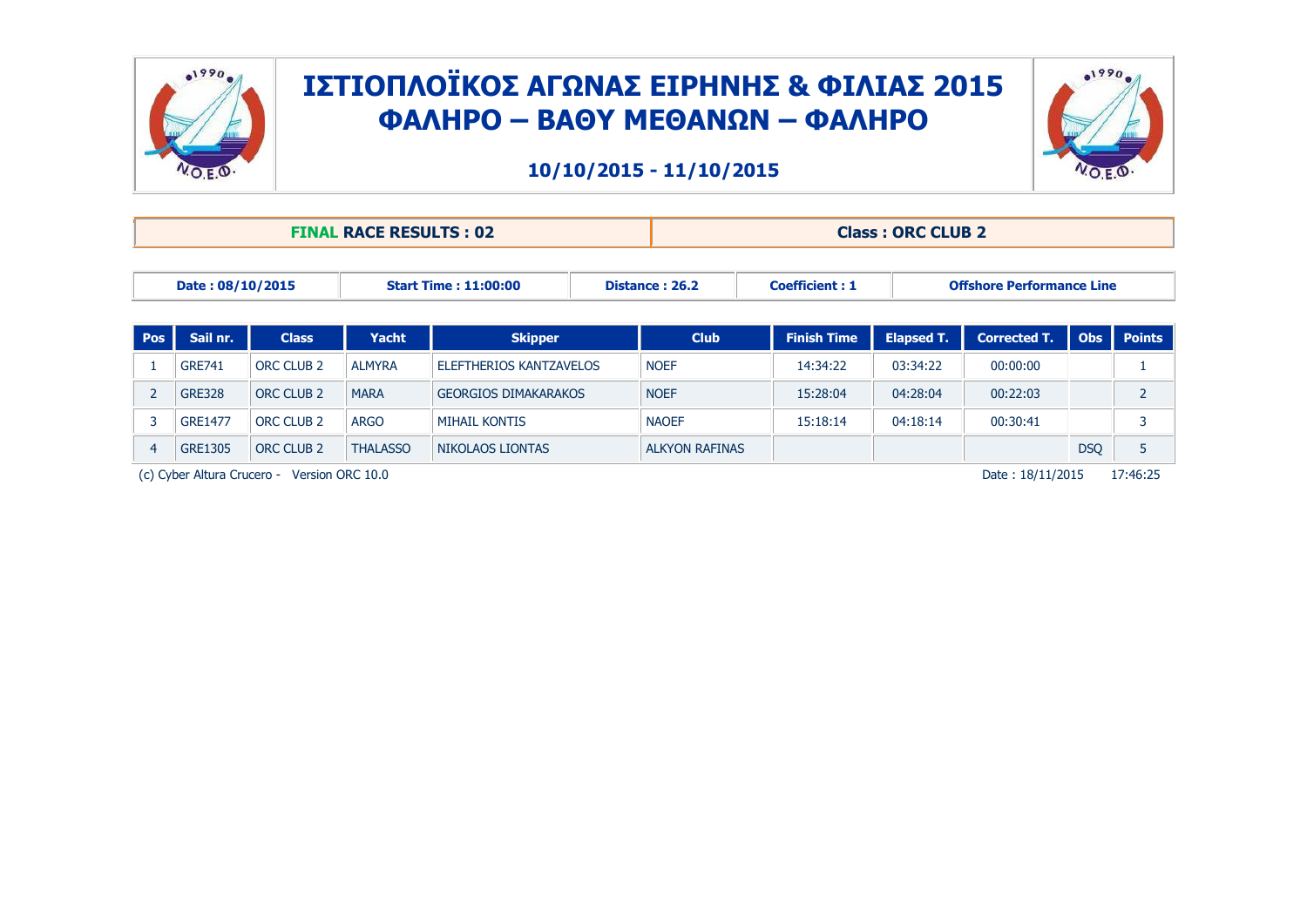



**10/10/2015 - 11/10/2015**

|                          | <b>FINAL RACE RESULTS: 01</b> |                              | <b>Category: ORC CLUB</b> |                       |                                  |  |  |  |
|--------------------------|-------------------------------|------------------------------|---------------------------|-----------------------|----------------------------------|--|--|--|
|                          |                               |                              |                           |                       |                                  |  |  |  |
| <b>Class: ORC CLUB 1</b> | Date: 10/10/2015              | <b>Start Time : 10:53:00</b> | Distance: 27.8            | <b>Coefficient: 1</b> | <b>Offshore Performance Line</b> |  |  |  |
| <b>Class: ORC CLUB 2</b> | Date: 10/10/2015              | <b>Start Time: 10:53:00</b>  | Distance: 27.8            | <b>Coefficient: 1</b> | <b>Offshore Performance Line</b> |  |  |  |

| <b>Pos</b>     | Sail nr.       | <b>Class</b>          | <b>Yacht</b>           | <b>Skipper</b>               | <b>Club</b>           | <b>Finish Time</b> | <b>Elapsed T.</b> | <b>Corrected T.</b> | <b>Obs</b> | <b>Points</b>  |
|----------------|----------------|-----------------------|------------------------|------------------------------|-----------------------|--------------------|-------------------|---------------------|------------|----------------|
|                | <b>GRE136</b>  | ORC CLUB 1            | <b>ALKYON</b>          | <b>GEORGIOS LOUNDRAS</b>     | <b>NAOB</b>           | 17:51:02           | 06:58:02          | 00:00:00            |            |                |
| $\overline{2}$ | <b>GRE741</b>  | ORC CLUB <sub>2</sub> | <b>ALMYRA</b>          | ELEFTHERIOS KANTZAVELOS      | <b>NOEF</b>           | 18:22:51           | 07:29:51          | 00:10:29            |            | $\overline{2}$ |
| 3              | <b>GRE1477</b> | ORC CLUB <sub>2</sub> | <b>ARGO</b>            | <b>MIHAIL KONTIS</b>         | <b>NAOEF</b>          | 18:17:13           | 07:24:13          | 00:11:04            |            | 3              |
| $\overline{4}$ | SWE11          | <b>ORC CLUB 1</b>     | <b>ABSOLUT MELISSA</b> | <b>VAGGELIS KAFETZIDAKIS</b> | <b>HORC</b>           | 17:38:27           | 06:45:27          | 00:12:14            |            | $\overline{4}$ |
| 5              | <b>GRE2004</b> | ORC CLUB 1            | <b>TOMAHAWK</b>        | PANAGIOTIS SKARMEAS          | <b>NOTK</b>           | 17:36:28           | 06:43:28          | 00:23:01            |            | 5              |
| 6              | <b>GRE1305</b> | ORC CLUB <sub>2</sub> | <b>THALASSO</b>        | NIKOLAOS LIONTAS             | <b>ALKYON RAFINAS</b> | 19:30:39           | 08:37:39          | 00:25:07            |            | 6              |
| $\overline{7}$ | GRE1740        | ORC CLUB 1            | <b>LENA</b>            | <b>VASSEILIOS PRIFTIS</b>    | <b>NAOEF</b>          | 18:04:26           | 07:11:26          | 00:25:51            |            | $\overline{7}$ |
| 8              | <b>GRE328</b>  | ORC CLUB <sub>2</sub> | <b>MARA</b>            | <b>GEORGIOS DIMAKARAKOS</b>  | <b>NOEF</b>           | 19:33:30           | 08:40:30          | 00:31:26            |            | 8              |
| 9              | <b>GRE908</b>  | ORC CLUB 1            | <b>NAUTILUS VI</b>     | <b>DIMITRIS KOUTSOUKOS</b>   | <b>NOEF</b>           | 18:13:12           | 07:20:12          | 00:32:31            |            | 9              |
| 10             | <b>GRE1370</b> | ORC CLUB 1            | <b>ATHINA</b>          | PANAGIOTIS ALISANDRATOS      | <b>NAOB</b>           | 19:34:06           | 08:41:06          | 01:04:33            |            | 10             |
| 11             | GRE49064       | ORC CLUB 1            | <b>CALYPSO</b>         | <b>EVAGELLOS SARASITIS</b>   | <b>NAOB</b>           | 19:28:03           | 08:35:03          | 01:20:21            |            | 11             |
| 12             | GRE1221        | ORC CLUB 1            | <b>ADRA</b>            | <b>ZINOVIOS GRIGORIADIS</b>  | <b>NAOB</b>           |                    |                   |                     | <b>OCS</b> | 13             |

(c) Cyber Altura Crucero - Version ORC  $10.0$  Date :  $13/10/2015$  02:20:26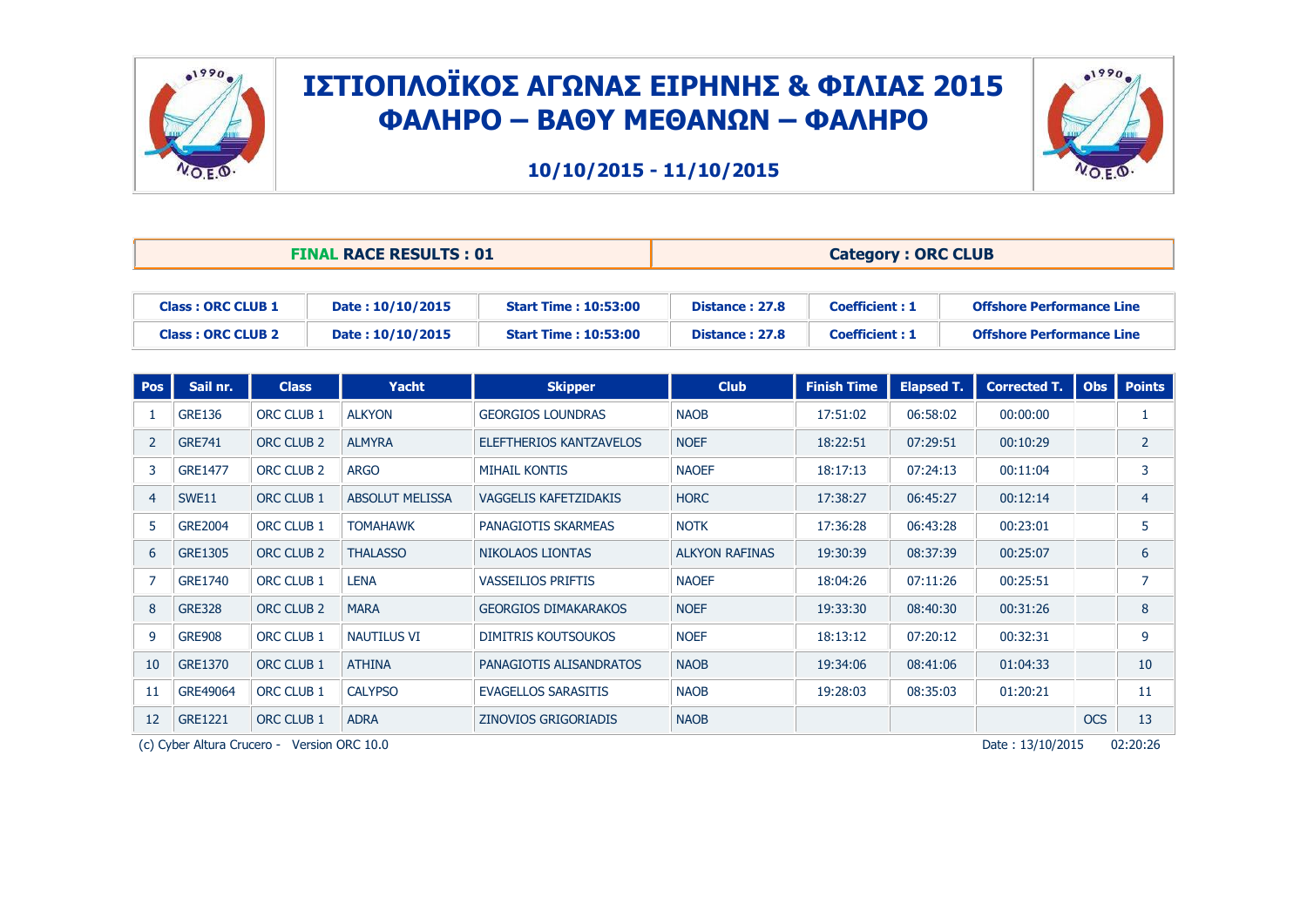



**10/10/2015 - 11/10/2015**

|                |                  |                   | <b>FINAL RACE RESULTS: 01</b> |                            | <b>Class: ORC CLUB 1</b> |              |                       |                   |                                  |            |                |  |
|----------------|------------------|-------------------|-------------------------------|----------------------------|--------------------------|--------------|-----------------------|-------------------|----------------------------------|------------|----------------|--|
|                | Date: 10/10/2015 |                   | <b>Start Time: 10:53:00</b>   |                            | Distance: 27.8           |              | <b>Coefficient: 1</b> |                   | <b>Offshore Performance Line</b> |            |                |  |
| Pos            | Sail nr.         | <b>Class</b>      | Yacht                         | <b>Skipper</b>             |                          | <b>Club</b>  | <b>Finish Time</b>    | <b>Elapsed T.</b> | <b>Corrected T.</b>              | <b>Obs</b> | <b>Points</b>  |  |
|                | <b>GRE136</b>    | ORC CLUB 1        | <b>ALKYON</b>                 | <b>GEORGIOS LOUNDRAS</b>   |                          | <b>NAOB</b>  | 17:51:02              | 06:58:02          | 00:00:00                         |            | 1              |  |
| 2              | SWE11            | ORC CLUB 1        | <b>ABSOLUT MELISSA</b>        | VAGGELIS KAFETZIDAKIS      |                          | <b>HORC</b>  | 17:38:27              | 06:45:27          | 00:12:14                         |            | $\overline{2}$ |  |
| 3              | <b>GRE2004</b>   | ORC CLUB 1        | <b>TOMAHAWK</b>               | PANAGIOTIS SKARMEAS        |                          | <b>NOTK</b>  | 17:36:28              | 06:43:28          | 00:23:01                         |            | 3              |  |
| $\overline{4}$ | <b>GRE1740</b>   | ORC CLUB 1        | <b>LENA</b>                   | <b>VASSEILIOS PRIFTIS</b>  |                          | <b>NAOEF</b> | 18:04:26              | 07:11:26          | 00:25:51                         |            | $\overline{4}$ |  |
| 5              | <b>GRE908</b>    | ORC CLUB 1        | <b>NAUTILUS VI</b>            | <b>DIMITRIS KOUTSOUKOS</b> |                          | <b>NOEF</b>  | 18:13:12              | 07:20:12          | 00:32:31                         |            | 5              |  |
| 6              | <b>GRE1370</b>   | ORC CLUB 1        | <b>ATHINA</b>                 | PANAGIOTIS ALISANDRATOS    |                          | <b>NAOB</b>  | 19:34:06              | 08:41:06          | 01:04:33                         |            | 6              |  |
|                | GRE49064         | ORC CLUB 1        | <b>CALYPSO</b>                | <b>EVAGELLOS SARASITIS</b> |                          | <b>NAOB</b>  | 19:28:03              | 08:35:03          | 01:20:21                         |            | $\overline{7}$ |  |
| 8              | <b>GRE1221</b>   | <b>ORC CLUB 1</b> | <b>ADRA</b>                   | ZINOVIOS GRIGORIADIS       |                          | <b>NAOB</b>  |                       |                   |                                  | <b>OCS</b> | 9              |  |

(c) Cyber Altura Crucero - Version ORC 10.0 PFIT-195:40